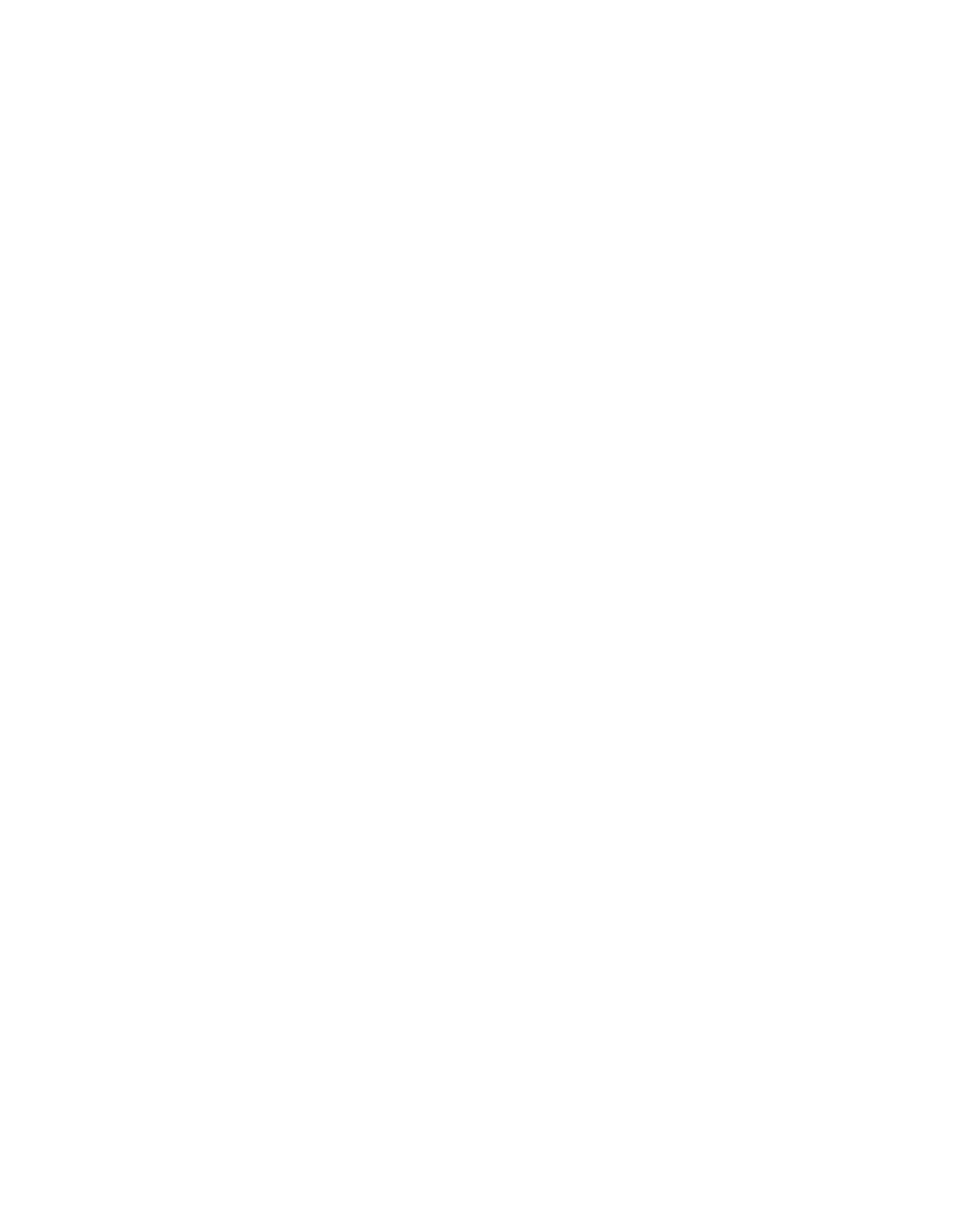#### FIXED INCOME

Core fixed income returned 0.1% for the quarter, as measured by the Bloomberg Barclays U.S. Aggregate Bond TR index. High-quality bonds aided performance, particularly those of longer durations. The U.S. Federal Reserve maintains its plan to begin selling off the debt it acquired in support of the economy at the worst of the slowdown, but has no plans yet to begin raising interest rates. High-yield bonds, which tend to behave more like equities, returned 0.9% for the quarter, as measured by the Bloomberg Barclays U.S. High Yield 2% Issuer Cap TR index.

## FIXED INCOME POSITIONING IN FREEDOM PORTFOLIOS

The AMS IC holds a cautious view of fixed income, given the likelihood low interest rates could diminish return potential. Bonds continue to have value, however, for their potential to mitigate equity risk. The AMS IC has a slightly favorable view of high-yield bonds for their increased yield potential. The AMS IC has a neutral view of emerging markets debt, which also have the potential for higher yields as conditions improve..



# Page **3** of **6**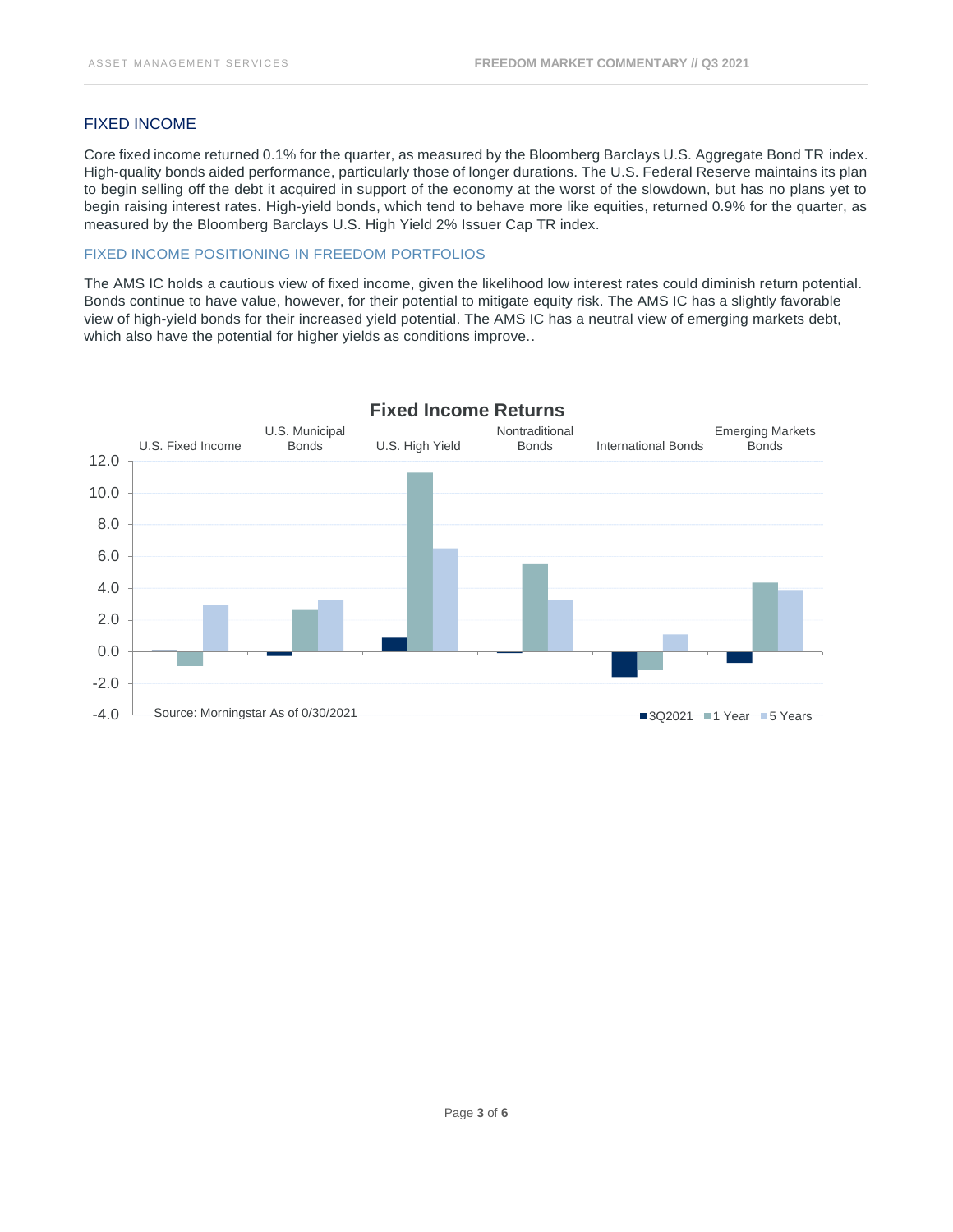## ALTERNATIVES

Multialternative investments returned -0.4% for the quarter, as measured by the U.S. Fund Multistrategy peer group. This asset class, valuable for its ability to provide diversification, underperformed equities and core fixed income, as would be expected when returns for both are positive..

#### ALTERNATIVES POSITIONING IN FREEDOM PORTFOLIOS

The AMS IC holds a cautious view of alternative investments, which are utilized for diversification purposes.



## **Alternative Investments Returns**

### **OUTLOOK**

All signs point toward an extended period of economic growth for the United States – one featuring above-average growth well into 2022. The AMS IC expects equities to continue to outperform bonds, with Freedom portfolios currently having a slight overweight to equity and a slight underweight to fixed income.

The ebb and flow between the equity market's yin and yang elements – growth and value, large caps and small caps, risk-on and defensive – is likely to continue as the recovery extends into its second year and beyond. Uncertainty regarding a number of factors – coronavirus variants and mitigation strategies, U.S. fiscal policy, monetary policy, global supply chains and more – may lead to increased volatility, with pullbacks in equity markets viewed as potential buying opportunities.

Central banks around the world, including the U.S. Federal Reserve, remain supportive. While inflation is likely to remain elevated for the next several years relative to the low levels of the past decade, the AMS IC expects it to stabilize.

The AMS IC evaluates Freedom portfolios on a continuous basis, and any changes would be in an attempt to earn the best possible return for the amount of downside risk the committee is willing to tolerate, in alignment with portfolio objectives.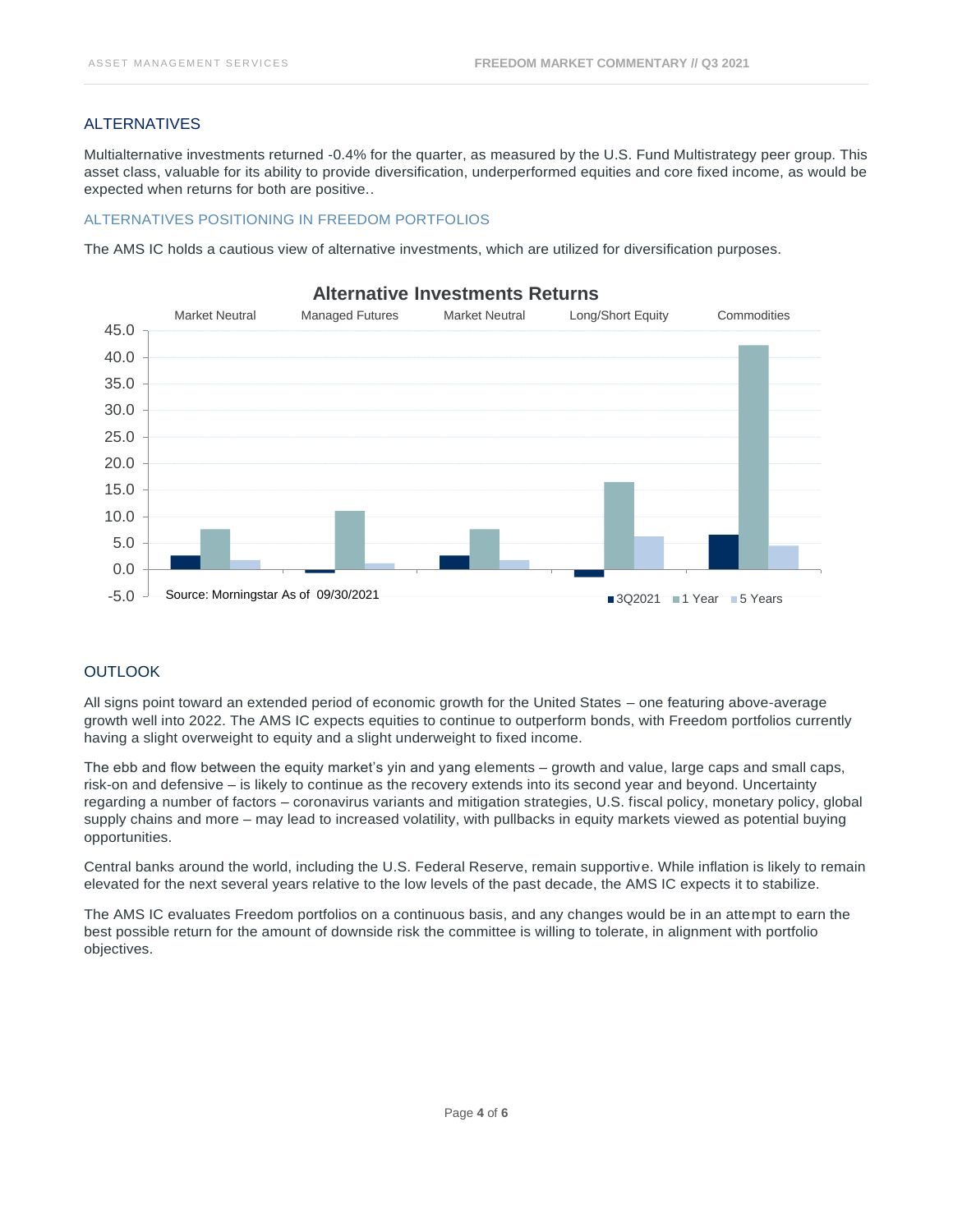The foregoing content reflects the opinions of Raymond James Asset Management Services and is subject to change at any time without notice. Content provided herein is for informational purposes only. There is no guarantee that these statements, opinions or forecasts provided herein will prove to be correct. The charts and tables presented herein are for illustrative purposes only and should not be considered as the sole basis for your investment decision.

Indices and peer groups are not available for direct investment. Any investor who attempts to mimic the performance of an index or peer group would incur fees and expenses that would reduce returns. Asset allocation and diversification does not ensure a profit or protect against a loss. There is no assurance that any investment strategy will be successful.

*Further information on the funds selected for the Freedom portfolios is available by prospectus, which can be obtained through your financial advisor. Investors should carefully consider the investment objectives, risks, charges and expenses of mutual funds and exchange-traded funds before investing. The prospectus contains this and other information about the funds and should be read carefully before investing. All investments are subject to risk, including loss.*

You should understand that the annual advisory fee charged in the these programs is in addition to the management fees and operating expenses charged by mutual funds and exchange-traded funds if applicable. These additional considerations, as well as the fee schedule, are listed more fully in the Client Agreement and the Raymond James & Associate's Form ADV Part 2A.

It is important to review the investment objectives, risk tolerance, tax objectives and liquidity needs before choosing an investment style or manager. All investments carry a certain degree of risk and no one particular investment style or manager is suitable for all types of investors.

#### Additional risks may include:

- Fixed-income securities (or "bonds") are exposed to various risks including but not limited to credit (risk of default or principal and interest payments), market and liquidity, interest rate, reinvestment, legislative (changes to the tax code), and call risks.

- There is an inverse relationship between interest rate movements and fixed income prices. Generally, when interest rates rise, fixed income prices fall and when interest rates fall, fixed income prices generally rise. Short-term bonds with maturities of three years or less will generally have lower yields than long term bonds which are more susceptible to interest rate risk.

- International investing involves special risks, including currency fluctuations, different financial accounting standards, and possible political and economic volatility.

- Investing in emerging markets can be riskier than investing in wellestablished foreign markets. Emerging and developing markets may be less liquid and more volatile because they tend to reflect economic structures that are generally less diverse and mature and political systems that may be less stable than those in more developed countries.

- Investing in small-cap stocks generally involves greater risks, and therefore, may not be appropriate for every investor. Stocks of smaller or newer or mid-sized companies may be more likely to realize more substantial growth as well as suffer more significant losses than larger or more established issuers.

- These portfolios may be subject to international, small-cap and sectorfocus exposures as well. Accounts may have over weighted sector and issuer positions, and may result in greater volatility and risk.

- Alternative investments are generally considered speculative in nature and may involve a high degree of risk, particularly if concentrating investments in one or few alternative investments. These risks are potentially greater and substantially different than those associated with traditional equity or fixed income investments. The investment strategies used by certain Funds may require a substantial use of leverage. The investment strategies employed and associated risks are more fully disclosed in each Fund's prospectus, which is available from your financial advisor.

- Commodities trading is generally considered speculative because of the significant potential for investment loss. Among the factors that could affect the value of the fund's investments in commodities are cyclical economic conditions, sudden political events, changes in sectors affecting a particular industry or commodity, and adverse international monetary policies. Markets for precious metals and other commodities are likely to be volatile and there may be sharp price fluctuations even during periods when prices overall are rising.

- Specific sector investing such as real estate can be subject to different and greater risks than more diversified investments. Declines in the value of real estate, economic conditions, property taxes, tax laws and interest rates all present potential risks to real estate investments.

- Companies in the technology industry are subject to fierce competition, and their products and services may be subject to rapid obsolescence.

#### **INDEX AND PEER GROUP DESCRIPTIONS:**

These indices and peer groups are not available for direct investment. Any product which attempts to mimic the performance will incur expenses such as management fees and transaction costs that reduce returns.

**Bloomberg Barclays U.S. Aggregate Bond Index (U.S. Fixed Income):** This index includes investment grade U.S. Government bonds, corporate bonds, mortgage pass-through securities and asset-backed securities that are publicly offered for sale in the United States. The securities in the index must have at least one year remaining to maturity.

**MSCI EAFE Index (International Large Cap):** A free float-adjusted market capitalization index that is designed to measure the equity market performance of developed markets, excluding the U.S & Canada. It consists of the following 22 developed market country indices: Australia, Austria, Belgium, Denmark, Finland, France, Germany, Greece, Hong Kong, Ireland, Israel, Italy, Japan, the Netherlands, New Zealand, Norway, Portugal, Singapore, Spain, Sweden, Switzerland, and the United Kingdom.

**MSCI Emerging Market Index (Emerging Markets Equities):** A free float-adjusted market capitalization index that is designed to measure